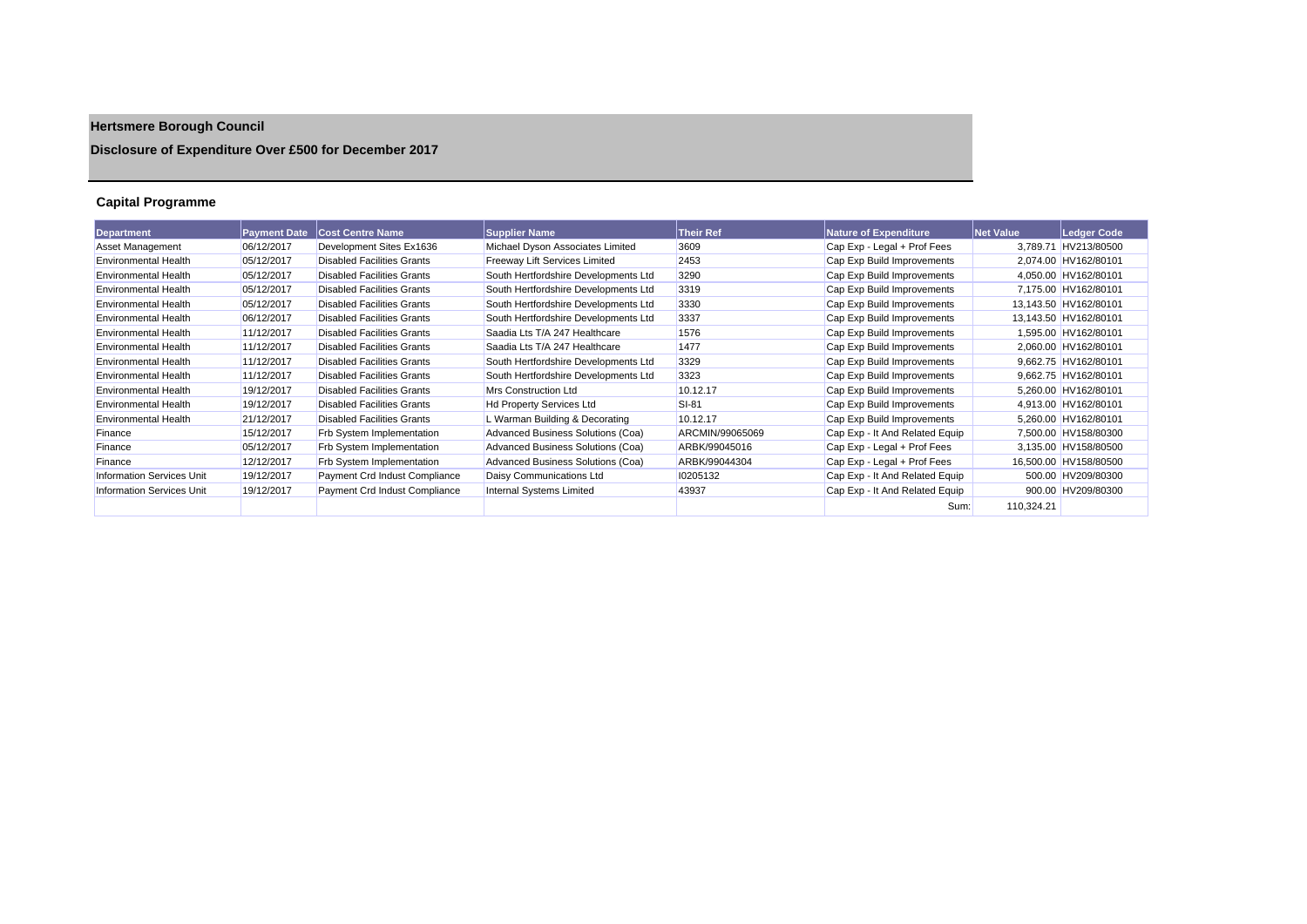## **Hertsmere Borough Council**

**Disclosure of Expenditure Over £500 for December 2017**

#### **Revenue**

| <b>Department</b>               | <b>Payment Date</b> | <b>Cost Centre Name</b>          | <b>Supplier Name</b>                        | <b>Their Ref</b> | <b>Nature of Expenditure</b> | <b>Net Value</b> | <b>Ledger Code</b>    |
|---------------------------------|---------------------|----------------------------------|---------------------------------------------|------------------|------------------------------|------------------|-----------------------|
| <b>Asset Management</b>         | 06/12/2017          | <b>Civic Offices</b>             | The Fresh-Ground Coffee Service             | 336405           | Service Contracts            |                  | 998.40 HN700/02028    |
| Asset Management                | 06/12/2017          | <b>Civic Offices</b>             | The Fresh-Ground Coffee Service             | 336404           | Service Contracts            |                  | 1,231.88 HN700/02028  |
| Asset Management                | 06/12/2017          | <b>Building Maintenance Prog</b> | <b>Expert Property Group</b>                | 62065            | <b>Building Repairs</b>      |                  | 3,260.00 HD201/02001  |
| Asset Management                | 06/12/2017          | <b>Asset Management</b>          | Hays Specialist Recruitment Limited         | 1008125999       | Salaries - Agency            |                  | 785.52 HB270/01004    |
| Asset Management                | 06/12/2017          | <b>Asset Management</b>          | Macdonald & Company                         | SI-00001896      | Salaries - Agency            |                  | 1.919.80 HB270/01004  |
| <b>Asset Management</b>         | 06/12/2017          | Garages                          | <b>Expert Property Group</b>                | 61975            | <b>Building Repairs</b>      |                  | 968.50 HK110/02001    |
| <b>Asset Management</b>         | 06/12/2017          | <b>Civic Offices</b>             | <b>Cleantec Services Ltd</b>                | 44425            | Contract Cleaning            |                  | 6,203.15 HN700/02603  |
| Asset Management                | 06/12/2017          | <b>Asset Management</b>          | The Oyster Partnership Ltd                  | 1024800          | Salaries - Agency            |                  | 2,175.50 HB270/01004  |
| <b>Asset Management</b>         | 06/12/2017          | <b>Civic Offices</b>             | Airedale International Air Conditioning Ltd | 10139438         | <b>General Repairs</b>       |                  | 888.25 HN700/02009    |
| <b>Asset Management</b>         | 13/12/2017          | <b>Civic Offices</b>             | Total Gas & Power Limited                   | 161608001/17     | Gas                          |                  | 1,762.74 HN700/02101  |
| Asset Management                | 13/12/2017          | <b>Asset Management</b>          | Hays Specialist Recruitment Limited         | 1008145848       | Salaries - Agency            |                  | 756.29 HB270/01004    |
| <b>Asset Management</b>         | 13/12/2017          | <b>Asset Management</b>          | Macdonald & Company                         | SI-00001934      | Salaries - Agency            |                  | 1,914.00 HB270/01004  |
| Asset Management                | 15/12/2017          | Commercial Properties            | <b>Gristwood And Toms Limited</b>           | 36209            | <b>Building Repairs</b>      |                  | 504.00 HG521/02001    |
| Asset Management                | 15/12/2017          | <b>Furzefield Centre Pool</b>    | <b>Hertsmere Leisure</b>                    | OP/I036305       | Service Contracts            |                  | 2,324.76 HD202/02028  |
| Asset Management                | 15/12/2017          | <b>Wyllyotts Art Centre</b>      | <b>Hertsmere Leisure</b>                    | OP/I036306       | Electricity                  |                  | 2,324.67 HD100/02102  |
| Asset Management                | 19/12/2017          | <b>Civic Offices</b>             | Npower Ltd                                  | LGU57YZY         | Electricity                  |                  | 8.906.44 HN700/02102  |
| <b>Asset Management</b>         | 19/12/2017          | <b>Asset Management</b>          | Macdonald & Company                         | SI-00002146      | Salaries - Agency            |                  | 1,913.27 HB270/01004  |
| <b>Asset Management</b>         | 19/12/2017          | <b>Building Maintenance Prog</b> | Wilks Head & Eve Llp                        | 46718            | <b>Building Repairs</b>      |                  | 1,750.00 HD201/02001  |
| Asset Management                | 19/12/2017          | <b>Civic Offices</b>             | Chubb Fire & Security Ltd                   | 6713271          | <b>General Repairs</b>       |                  | 654.53 HN700/02009    |
| Asset Management                | 19/12/2017          | <b>Building Maintenance Prog</b> | <b>Expert Property Group</b>                | 61999B           | <b>Building Repairs</b>      |                  | 5,630.00 HD201/02001  |
| <b>Asset Management</b>         | 19/12/2017          | Properties Let To Housing        | <b>Expert Property Group</b>                | 61999A           | <b>Building Repairs</b>      |                  | 10,450.00 HK158/02001 |
| <b>Asset Management</b>         | 19/12/2017          | <b>Asset Management</b>          | Hays Specialist Recruitment Limited         | 1008170605       | Salaries - Agency            |                  | 743.88 HB270/01004    |
| <b>Asset Management</b>         | 20/12/2017          | <b>Asset Management</b>          | The Oyster Partnership Ltd                  | 1025416          | Salaries - Agency            |                  | 1,750.00 HB270/01004  |
| <b>Asset Management</b>         | 20/12/2017          | <b>Asset Management</b>          | The Oyster Partnership Ltd                  | 1025108          | Salaries - Agency            |                  | 2,087.50 HB270/01004  |
| Asset Management                | 20/12/2017          | Aberford Pk Community Centre     | Npower Ltd                                  | LGU6CGZS         | Electricity                  |                  | 576.24 HD213/02102    |
| Benefits                        | 15/12/2017          | <b>Benefits</b>                  | Badenoch & Clark                            | DP0327/00        | Salaries - Agency            |                  | 936.00 HN170/01004    |
| <b>Benefits</b>                 | 11/12/2017          | <b>Benefits</b>                  | Civica Uk Limited                           | C/BN158970       | Software Licences            |                  | 730.52 HN170/04555    |
| <b>Benefits</b>                 | 15/12/2017          | <b>Benefits</b>                  | Badenoch & Clark                            | EG7609/00        | Salaries - Agency            |                  | 910.00 HN170/01004    |
| <b>Benefits</b>                 | 15/12/2017          | <b>Benefits</b>                  | Badenoch & Clark                            | ED3078/00        | Salaries - Agency            |                  | 936.00 HN170/01004    |
| <b>Benefits</b>                 | 15/12/2017          | <b>Benefits</b>                  | Morgan Hunt Uk Limited                      | 1014802          | Salaries - Agency            |                  | 972.00 HN170/01004    |
| <b>Benefits</b>                 | 15/12/2017          | <b>Benefits</b>                  | Badenoch & Clark                            | EF2201/00        | Salaries - Agency            |                  | 1,080.00 HN170/01004  |
| <b>Benefits</b>                 | 15/12/2017          | <b>Benefits</b>                  | Badenoch & Clark                            | EJ3462/00        | Salaries - Agency            |                  | 936.00 HN170/01004    |
| <b>Benefits</b>                 | 15/12/2017          | <b>Benefits</b>                  | Morgan Hunt Uk Limited                      | 1017628          | Salaries - Agency            |                  | 972.00 HN170/01004    |
| <b>Benefits</b>                 | 15/12/2017          | <b>Benefits</b>                  | Morgan Hunt Uk Limited                      | 1016226          | Salaries - Agency            |                  | 972.00 HN170/01004    |
| <b>Benefits</b>                 | 15/12/2017          | <b>Benefits</b>                  | Badenoch & Clark                            | ED6304/00        | Salaries - Agency            |                  | 916.50 HN170/01004    |
| Benefits                        | 15/12/2017          | <b>Benefits</b>                  | Badenoch & Clark                            | ED6340/00        | Salaries - Agency            |                  | 1,080.00 HN170/01004  |
| <b>Benefits</b>                 | 15/12/2017          | <b>Benefits</b>                  | Badenoch & Clark                            | EH2196/00        | Salaries - Agency            |                  | 1,080.00 HN170/01004  |
| <b>Corporate Communications</b> | 05/12/2017          | <b>Corporate Communications</b>  | Nomad Graphique                             | <b>NOM7702</b>   | Printing                     |                  | 1,320.00 HB250/04311  |
| Corporate Management            | 20/12/2017          | Corporate Management             | <b>Barclays Bank</b>                        | 2017122635974    | <b>Bank Charges</b>          |                  | 4.050.12 HB220/04404  |
| Corporate Management            | 28/12/2017          | Corporate Management             | <b>Barclays Bank</b>                        | 009185321117     | <b>Bank Charges</b>          |                  | 3.691.37 HB220/04404  |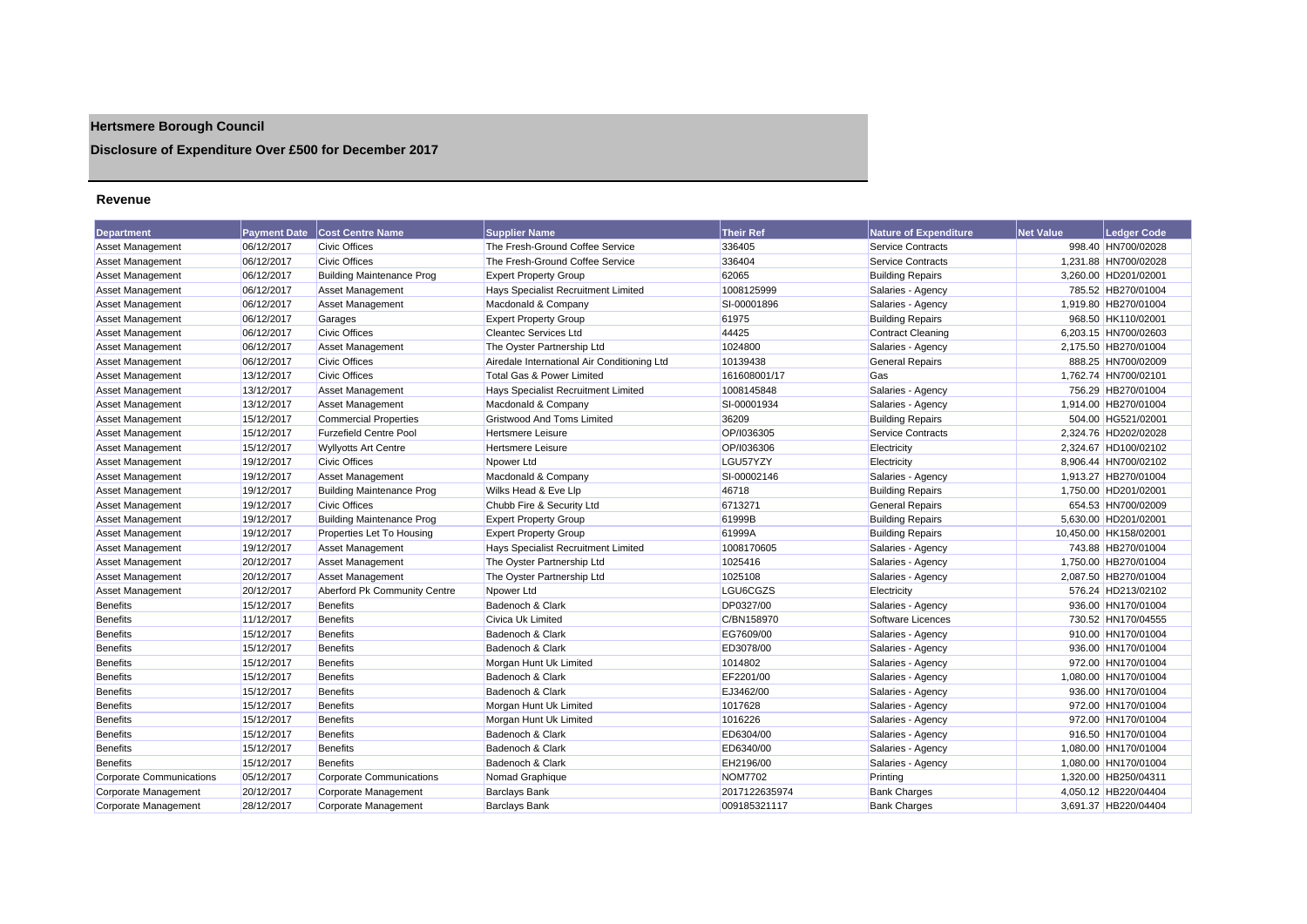| Corporate Support               | 05/12/2017 | Assistance To Vol Organisation      | <b>Herts Mind Network</b>                  | 29/11/2017          | Ward Improve Initiative Scheme | 500.00 HD110/04930   |
|---------------------------------|------------|-------------------------------------|--------------------------------------------|---------------------|--------------------------------|----------------------|
| Corporate Support               | 05/12/2017 | Ward Improvement Scheme             | Elstree And Borehamwood Community Charity  | <b>GRANT DEC17</b>  | Ward Improve Initiative Scheme | 650.00 HD111/04930   |
| Corporate Support               | 06/12/2017 | <b>Lsp Health Care</b>              | The Hertfordshire Groundwork Trust         | 7022                | Miscellaneous Expenses         | 7,800.00 HE853/04940 |
| Corporate Support               | 06/12/2017 | <b>Community Safety Partnership</b> | The Niland Conference Centre               | 2172                | <b>Premises Hire</b>           | 500.00 HE300/02201   |
| <b>Corporate Support</b>        | 11/12/2017 | Ward Improvement Scheme             | <b>Hertsmere Mencap</b>                    | <b>GRANT DEC 17</b> | Ward Improve Initiative Scheme | 650.00 HD111/04930   |
| <b>Corporate Support</b>        | 15/12/2017 | <b>Lsp Health Care</b>              | <b>Schopwick Surgery</b>                   | 112017HCC           | Miscellaneous Expenses         | 1,000.00 HE853/04940 |
| Corporate Support               | 15/12/2017 | Ward Improvement Scheme             | <b>Theatre Club Kids</b>                   | 14/12/2017          | Ward Improve Initiative Scheme | 600.00 HD111/04930   |
| <b>Customer Services</b>        | 05/12/2017 | Civic Office Keepers                | Proforce 1 Security Ltd                    | <b>PF1717</b>       | <b>Contractors Payments</b>    | 3,436.21 HO300/05601 |
| <b>Democratic Services Unit</b> | 11/12/2017 | <b>Legal Business Unit</b>          | Brook Street (Uk) Ltd                      | 30770803            | Salaries - Agency              | 618.48 HN300/01004   |
| <b>Democratic Services Unit</b> | 11/12/2017 | <b>Legal Business Unit</b>          | Brook Street (Uk) Ltd                      | 30758760            | Salaries - Agency              | 618.48 HN300/01004   |
| <b>Development Control</b>      | 05/12/2017 | Development Management              | Randstad Cpe Limited                       | PINF1172058         | Salaries - Agency              | 827.28 HG200/01004   |
| <b>Development Control</b>      | 05/12/2017 | Development Management              | Randstad Cpe Limited                       | PINF1173112         | Salaries - Agency              | 790.56 HG200/01004   |
| <b>Development Control</b>      | 11/12/2017 | Development Management              | William Lawrence Advertising Ltd           | 41383               | Advertising                    | 5,635.49 HG200/04901 |
| <b>Development Control</b>      | 20/12/2017 | Development Management              | Randstad Cpe Limited                       | PINF1182307         | Salaries - Agency              | 790.56 HG200/01004   |
| <b>Development Control</b>      | 20/12/2017 | Development Management              | Randstad Cpe Limited                       | PINF1190879         | Salaries - Agency              | 801.54 HG200/01004   |
| <b>Development Control</b>      | 20/12/2017 | Development Management              | Randstad Cpe Limited                       | PINF1191162         | Salaries - Agency              | 790.56 HG200/01004   |
| <b>Development Control</b>      | 20/12/2017 | Development Management              | Randstad Cpe Limited                       | PINF1186413         | Salaries - Agency              | 790.56 HG200/01004   |
| <b>Development Control</b>      | 20/12/2017 | Development Management              | Randstad Cpe Limited                       | PINF1186423         | Salaries - Agency              | 625.86 HG200/01004   |
| Development Control             | 20/12/2017 | Development Management              | Randstad Cpe Limited                       | PINF1181613         | Salaries - Agency              | 790.56 HG200/01004   |
| <b>Development Control</b>      | 20/12/2017 | Development Management              | Randstad Cpe Limited                       | PINF1178241         | Salaries - Agency              | 801.54 HG200/01004   |
| <b>Development Control</b>      | 20/12/2017 | Development Management              | Randstad Cpe Limited                       | PINF1176723         | Salaries - Agency              | 790.56 HG200/01004   |
| <b>Drainage Services</b>        | 11/12/2017 | Land Drainage Maintenance           | Carbon 60                                  | 528130/529079       | <b>Contractors Payments</b>    | 1,169.26 HE600/05601 |
| <b>Drainage Services</b>        | 11/12/2017 | <b>Engineering Services Unit</b>    | <b>Lawsons Ltd</b>                         | 0017/17510025       | Equip + Furn Funded By Rev     | 679.29 HE620/04001   |
| <b>Drainage Services</b>        | 19/12/2017 | <b>Engineering Services Unit</b>    | <b>Go Plant Ltd</b>                        | 0000775473          | Vehicle Maintenance + Repairs  | 1,135.29 HE620/03001 |
| <b>Drainage Services</b>        | 19/12/2017 | <b>Drainage Consultancy</b>         | C R Thompson                               | 78040               | <b>Contractors Payments</b>    | 562.50 HE640/05601   |
| Elections                       | 05/12/2017 | <b>Electoral Registration Costs</b> | <b>Halarose Ltd</b>                        | 10629               | Software Licences              | 3,361.91 HB810/04555 |
| <b>Environmental Health</b>     | 05/12/2017 | <b>Environmental Health</b>         | Osborne Richardson Ltd                     | 211581              | Salaries - Agency              | 1,205.03 HF700/01004 |
| <b>Environmental Health</b>     | 06/12/2017 | <b>Environmental Health</b>         | Brook Street (Uk) Ltd                      | 30758758            | Salaries - Agency              | 553.09 HF700/01004   |
| <b>Environmental Health</b>     | 12/12/2017 | <b>Vehicle Licencing</b>            | Mogo (Uk)                                  | T27784              | Miscellaneous Expenses         | 3,244.00 HE800/04940 |
| <b>Environmental Health</b>     | 15/12/2017 | <b>Environmental Health</b>         | Spring Technology Staffing Services (Stss) | EF3778/00           | Salaries - Agency              | 758.45 HF700/01004   |
| <b>Environmental Health</b>     | 19/12/2017 | <b>Unclaimed Dead</b>               | Hertfordshire Building Control Limited     | 0000000168          | <b>Contractors Payments</b>    | 9,898.67 HE100/05601 |
| Finance                         | 05/12/2017 | Accountancy + Financial Servs       | Randstad Employment Bureau Ltd             | 6667493             | Salaries - Agency              | 1,108.48 HN100/01004 |
| Finance                         | 06/12/2017 | Accountancy + Financial Servs       | <b>Frontier Software Plc</b>               | SIN149582           | Software Licences              | 990.95 HN100/04555   |
| Finance                         | 06/12/2017 | Accountancy + Financial Servs       | <b>Bottomline Technologies Limited</b>     | <b>UKINV-014309</b> | Software Licences              | 1,250.00 HN100/04555 |
| Finance                         | 11/12/2017 | Accountancy + Financial Servs       | Randstad Employment Bureau Ltd             | 6669698             | Salaries - Agency              | 1,229.72 HN100/01004 |
| Finance                         | 19/12/2017 | Accountancy + Financial Servs       | Randstad Employment Bureau Ltd             | 6672266             | Salaries - Agency              | 1,108.48 HN100/01004 |
| <b>General Expenses</b>         | 06/12/2017 | <b>General Expenses</b>             | <b>Bt Payment Services Ltd</b>             | 0790231550          | Miscellaneous Expenses         | 837.36 HB100/04940   |
| <b>General Expenses</b>         | 11/12/2017 | <b>General Expenses</b>             | Smith Of Derby                             | 0000101989          | Miscellaneous Expenses         | 2,000.00 HB100/04940 |
| <b>General Expenses</b>         | 11/12/2017 | <b>General Expenses</b>             | Bhsf Occupational Health Ltd (Nexus)       | 23132               | Occupational Health            | 1,675.00 HB100/01509 |
| <b>General Expenses</b>         | 15/12/2017 | <b>General Expenses</b>             | Firstcare                                  | 7264                | Medical                        | 833.33 HB100/01414   |
| <b>Highway Related Items</b>    | 11/12/2017 | Bus Shelters Renew + Maint          | R S Bickell & Son                          | <b>RSB 39</b>       | <b>Contractors Payments</b>    | 2,050.00 HH410/05601 |
| Housing                         | 05/12/2017 | <b>Housing Services</b>             | Prentis                                    | 00031722            | Salaries - Agency              | 766.64 HJ100/01004   |
| Housing                         | 05/12/2017 | <b>Housing Services</b>             | Prentis                                    | 00031723            | Salaries - Agency              | 953.24 HJ100/01004   |
| Housing                         | 05/12/2017 | <b>Housing Services</b>             | Hays Specialist Recruitment Limited        | 1008125537          | Salaries - Agency              | 1,039.15 HJ100/01004 |
| Housing                         | 11/12/2017 | Homelessness                        | <b>Parse Security Systems</b>              | 233                 | Bed + Breakfast                | 6,150.00 HJ700/04725 |
| Housing                         | 11/12/2017 | Homelessness                        | <b>Lustreplace Limited</b>                 | 66                  | Bed + Breakfast                | 1,200.00 HJ700/04725 |
| Housing                         | 11/12/2017 | Homelessness                        | Lustreplace Limited                        | 67                  | Bed + Breakfast                | 1,350.00 HJ700/04725 |
| Housing                         | 11/12/2017 | <b>Homelessness</b>                 | <b>Lustreplace Limited</b>                 | 68                  | Bed + Breakfast                | 1,350.00 HJ700/04725 |
| Housing                         | 11/12/2017 | <b>Homelessness</b>                 | Assetgrove Lettings Ltd                    | 90300               | Bed + Breakfast                | 1.350.00 HJ700/04725 |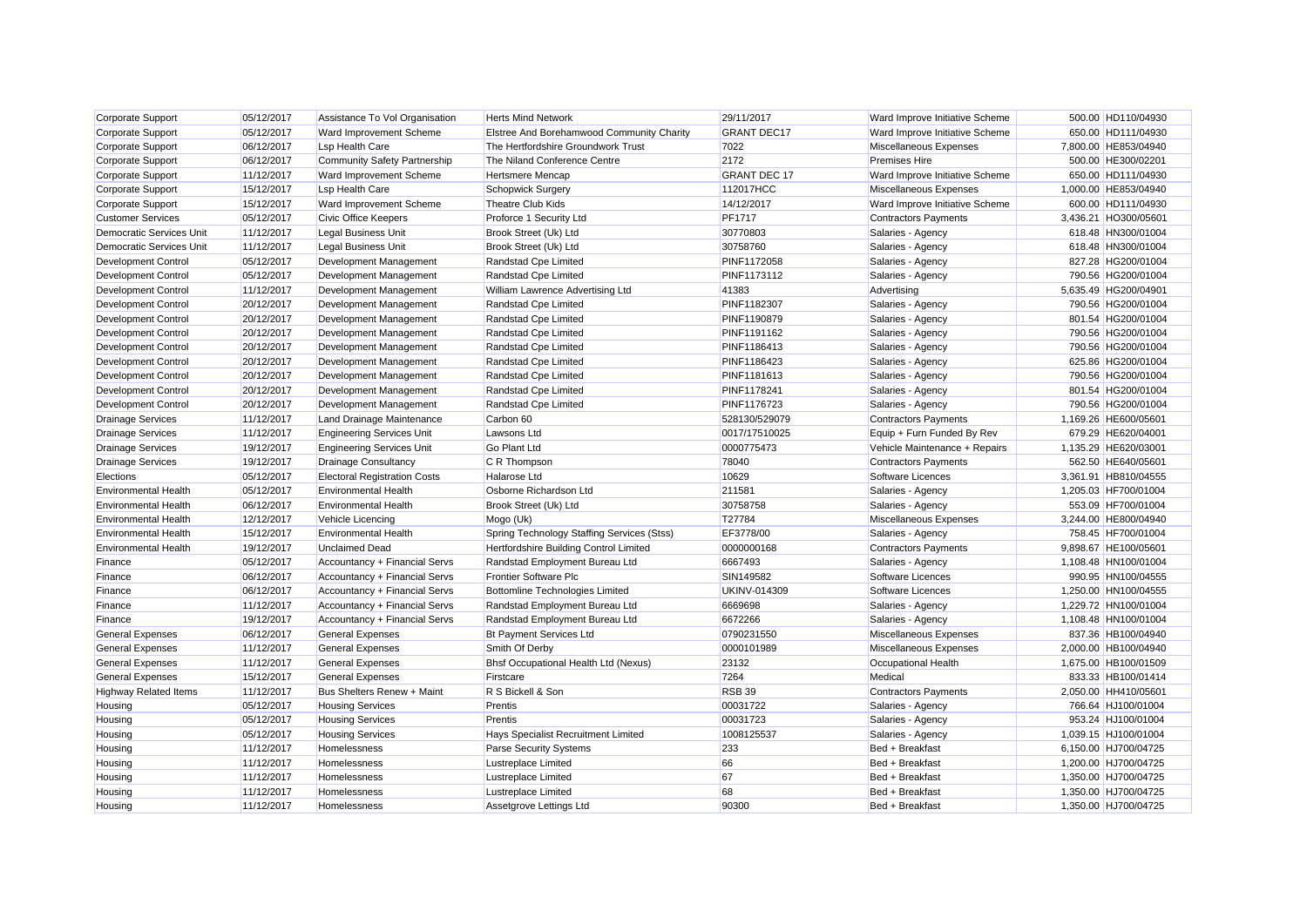| Housing                          | 11/12/2017 | Homelessness                        | Assetgrove Lettings Ltd                   | 90301           | Bed + Breakfast                | 900.00 HJ700/04725    |
|----------------------------------|------------|-------------------------------------|-------------------------------------------|-----------------|--------------------------------|-----------------------|
| Housing                          | 11/12/2017 | Homelessness                        | Assetgrove Lettings Ltd                   | 90302           | Bed + Breakfast                | 1,500.00 HJ700/04725  |
| Housing                          | 11/12/2017 | Homelessness                        | Assetgrove Lettings Ltd                   | 90303           | Bed + Breakfast                | 1,200.00 HJ700/04725  |
| Housing                          | 11/12/2017 | Homelessness                        | Assetgrove Lettings Ltd                   | 90304           | Bed + Breakfast                | 810.00 HJ700/04725    |
| Housing                          | 11/12/2017 | Homelessness                        | <b>Stef And Philips</b>                   | <b>HBC353</b>   | Bed + Breakfast                | 1,855.00 HJ700/04725  |
| Housing                          | 11/12/2017 | Homelessness                        | <b>Stef And Philips</b>                   | <b>HBC357</b>   | Bed + Breakfast                | 1,500.00 HJ700/04725  |
| Housing                          | 11/12/2017 | Homelessness                        | <b>Stef And Philips</b>                   | <b>HBC361</b>   | Bed + Breakfast                | 3,150.00 HJ700/04725  |
| Housing                          | 11/12/2017 | Homelessness                        | <b>Stef And Philips</b>                   | <b>HBC365</b>   | Bed + Breakfast                | 3,815.00 HJ700/04725  |
| Housing                          | 11/12/2017 | Homelessness                        | <b>Stef And Philips</b>                   | <b>HBC354</b>   | Bed + Breakfast                | 1,050.00 HJ700/04725  |
| Housing                          | 11/12/2017 | Homelessness                        | <b>Stef And Philips</b>                   | <b>HBC358</b>   | Bed + Breakfast                | 1,715.00 HJ700/04725  |
| Housing                          | 11/12/2017 | Homelessness                        | <b>Stef And Philips</b>                   | <b>HBC362</b>   | Bed + Breakfast                | 2,100.00 HJ700/04725  |
| Housing                          | 11/12/2017 | Homelessness                        | <b>Stef And Philips</b>                   | <b>HBC366</b>   | Bed + Breakfast                | 3,150.00 HJ700/04725  |
| Housing                          | 11/12/2017 | Homelessness                        | <b>Stef And Philips</b>                   | <b>HBC355</b>   | Bed + Breakfast                | 5,250.00 HJ700/04725  |
| Housing                          | 11/12/2017 | Homelessness                        | <b>Stef And Philips</b>                   | <b>HBC359</b>   | Bed + Breakfast                | 6,300.00 HJ700/04725  |
| Housing                          | 11/12/2017 | Homelessness                        | <b>Stef And Philips</b>                   | <b>HBC363</b>   | Bed + Breakfast                | 6,300.00 HJ700/04725  |
| Housing                          | 11/12/2017 | Homelessness                        | <b>Stef And Philips</b>                   | <b>HBC356</b>   | Bed + Breakfast                | 990.00 HJ700/04725    |
| Housing                          | 11/12/2017 | Homelessness                        | <b>Stef And Philips</b>                   | <b>HBC360</b>   | Bed + Breakfast                | 5,018.00 HJ700/04725  |
| Housing                          | 11/12/2017 | Homelessness                        | <b>Stef And Philips</b>                   | HBC364          | Bed + Breakfast                | 6,300.00 HJ700/04725  |
| Housing                          | 11/12/2017 | Homelessness                        | Shiraz Jivray T/A Chester House           | 1103            | Bed + Breakfast                | 6,750.00 HJ700/04725  |
| Housing                          | 11/12/2017 | Homelessness                        | <b>Emergency Accommodation Ltd</b>        | 11/9577         | Bed + Breakfast                | 1,380.00 HJ700/04725  |
| Housing                          | 11/12/2017 | Homelessness                        | <b>Emergency Accommodation Ltd</b>        | 11/9578         | Bed + Breakfast                | 1,080.00 HJ700/04725  |
| Housing                          | 11/12/2017 | Homelessness                        | <b>Emergency Accommodation Ltd</b>        | 11/9579         | Bed + Breakfast                | 1,380.00 HJ700/04725  |
| Housing                          | 11/12/2017 | Homelessness                        | <b>Emergency Accommodation Ltd</b>        | 11/9580         | Bed + Breakfast                | 1,380.00 HJ700/04725  |
| Housing                          | 11/12/2017 | Homelessness                        | <b>Emergency Accommodation Ltd</b>        | 11/9581         | Bed + Breakfast                | 1,380.00 HJ700/04725  |
| Housing                          | 11/12/2017 | Homelessness                        | <b>Emergency Accommodation Ltd</b>        | 11/9582         | Bed + Breakfast                | 1,380.00 HJ700/04725  |
| Housing                          | 11/12/2017 | Homelessness                        | <b>Emergency Accommodation Ltd</b>        | 11/9607         | Bed + Breakfast                | 1,650.00 HJ700/04725  |
| Housing                          | 15/12/2017 | <b>Housing Services</b>             | Prentis                                   | 00031806        | Salaries - Agency              | 863.44 HJ100/01004    |
| Housing                          | 11/12/2017 | Homelessness                        | Uk Room (London) Ltd                      | NOV002_HERTS_20 | Bed + Breakfast                | 29,795.00 HJ700/04725 |
| Housing                          | 11/12/2017 | Homelessness                        | Uk Room (London) Ltd                      | NOV001 HERTS 20 | Bed + Breakfast                | 8,700.00 HJ700/04725  |
| Housing                          | 11/12/2017 | <b>Housing Services</b>             | Hays Specialist Recruitment Limited       | 1008145767      | Salaries - Agency              | 650.17 HJ100/01004    |
| Housing                          | 11/12/2017 | Homelessness                        | Altwood Housing                           | 3068/2          | Bed + Breakfast                | 900.00 HJ700/04725    |
| Housing                          | 11/12/2017 | Homelessness                        | Altwood Housing                           | 3068/1          | Bed + Breakfast                | 1,080.00 HJ700/04725  |
| Housing                          | 19/12/2017 | <b>Housing Services</b>             | Hays Specialist Recruitment Limited       | 1008171378      | Salaries - Agency              | 1,035.11 HJ100/01004  |
| Housing                          | 20/12/2017 | <b>Choice Based Lettings</b>        | <b>Three Rivers District Council</b>      | 90141953        | <b>Contractors Payments</b>    | 5,000.00 HJ120/05601  |
| Housing                          | 20/12/2017 | <b>Choice Based Lettings</b>        | <b>Three Rivers District Council</b>      | 90141960        | <b>Contractors Payments</b>    | 8,975.40 HJ120/05601  |
| Housing                          | 20/12/2017 | <b>Housing Services</b>             | Prentis                                   | 00031980        | Miscellaneous Expenses         | 994.68 HJ100/04940    |
| Housing                          | 20/12/2017 | <b>Housing Services</b>             | Prentis                                   | 00031895        | Miscellaneous Expenses         | 642.40 HJ100/04940    |
| Housing                          | 20/12/2017 | <b>Housing Services</b>             | Morgan Hunt Uk Limited                    | 1019038         | Salaries - Agency              | 789.30 HJ100/01004    |
| Housing                          | 20/12/2017 | <b>Housing Services</b>             | Morgan Hunt Uk Limited                    | 1019039         | Salaries - Agency              | 1,026.77 HJ100/01004  |
| <b>Information Services Unit</b> | 06/12/2017 | <b>Information Digital Services</b> | <b>Ccs Media Ltd</b>                      | 2979969         | Central Infrastructure Renewal | 2,662.72 HN200/04510  |
| <b>Information Services Unit</b> | 06/12/2017 | <b>Information Digital Services</b> | Ccs Media Ltd                             | 2979867         | Central Infrastructure Renewal | 6,050.58 HN200/04510  |
| <b>Information Services Unit</b> | 06/12/2017 | <b>Information Digital Services</b> | Computer Power Protection (Sales) Limited | 731327          | Central Infrastructure Renewal | 12,392.00 HN200/04510 |
| <b>Information Services Unit</b> | 06/12/2017 | <b>Information Digital Services</b> | Softcat Ltd                               | INV01777023     | Central Infrastructure Renewal | 1,000.00 HN200/04510  |
| <b>Information Services Unit</b> | 06/12/2017 | <b>Information Digital Services</b> | Internal Systems Limited                  | 43830           | It Maintenance - Hardware      | 4,895.00 HN200/04560  |
| <b>Information Services Unit</b> | 06/12/2017 | <b>Information Digital Services</b> | <b>Internal Systems Limited</b>           | 43780           | Internet + It Security         | 1,398.00 HN200/04538  |
| <b>Information Services Unit</b> | 11/12/2017 | <b>Information Digital Services</b> | Siteimprove Ltd                           | 34180           | Web Content/Management         | 1,002.74 HN200/04525  |
| <b>Information Services Unit</b> | 19/12/2017 | <b>Information Digital Services</b> | Integro (Was Npa Insurance)               | 29298910        | <b>Insurance Misc</b>          | 795.00 HN200/04910    |
| <b>Information Services Unit</b> | 19/12/2017 | Civic Office Telephones             | Daisy Communications Ltd                  | 7501848         | Telephones- Bt Equipment       | 1.028.74 HN210/04504  |
| <b>Information Services Unit</b> | 20/12/2017 | <b>Information Digital Services</b> | <b>Fordway Solutions Limited</b>          | 100376          | <b>Other Local Authorities</b> | 4.750.00 HN200/05101  |
|                                  |            |                                     |                                           |                 |                                |                       |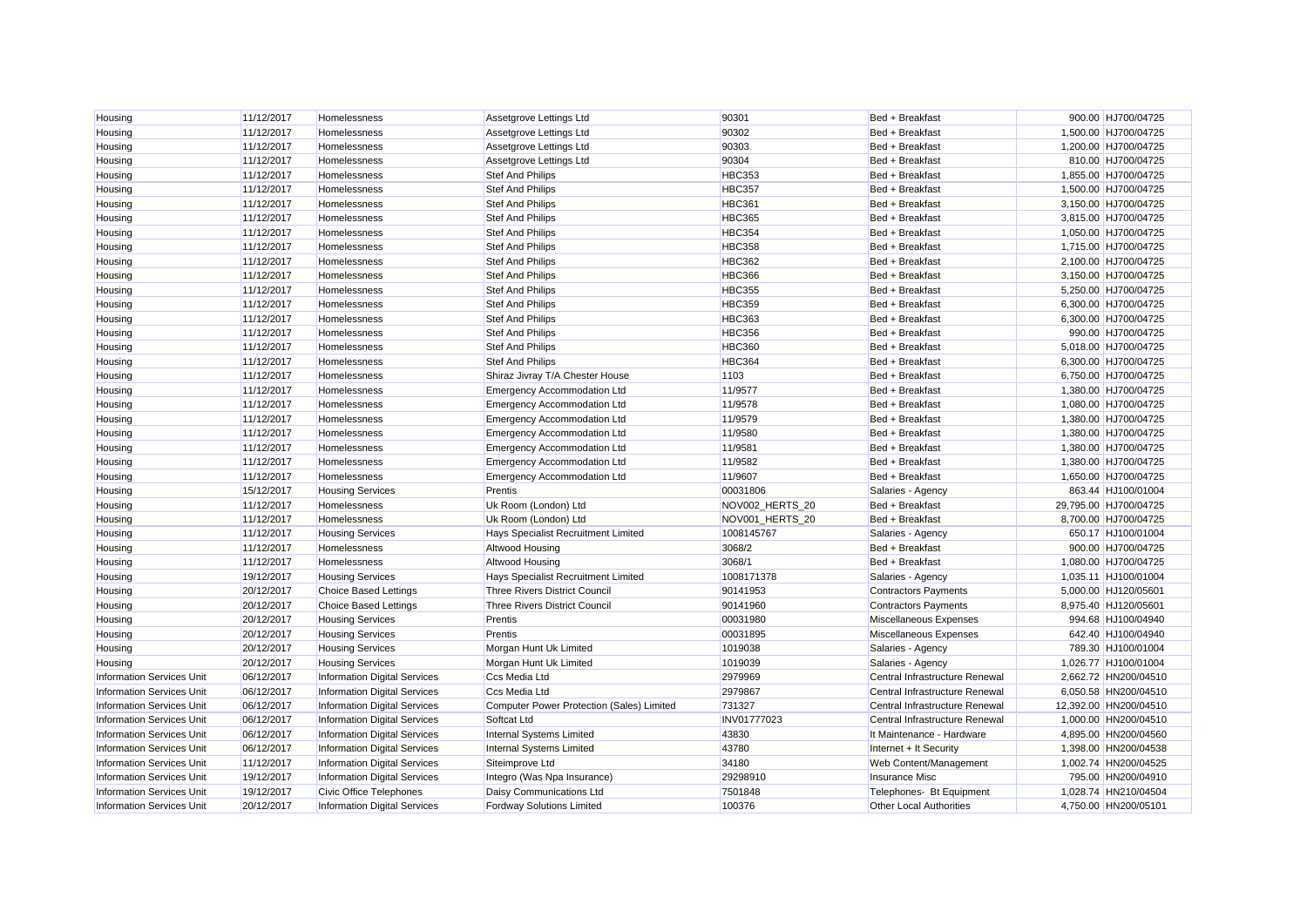| <b>Local Land Charges</b>   | 05/12/2017               | <b>Land Charges</b>               | Hertfordshire County Council                                     | 1802201754          | <b>Hcc Searches</b>               | 1,642.00 HC100/04624                       |
|-----------------------------|--------------------------|-----------------------------------|------------------------------------------------------------------|---------------------|-----------------------------------|--------------------------------------------|
| Parking                     | 05/12/2017               | <b>Trdc Parking Project</b>       | Imperial Civil Enforcement Solutions<br><b>Civica Uk Limited</b> | 36335<br>M/RB046031 | Equip + Furn Funded By Rev        | 6,098.75 HH820/04001                       |
| Parking                     | 05/12/2017               | <b>Parking Services</b>           |                                                                  |                     | <b>Contractors Payments</b>       | 780.00 HH800/05601                         |
| Parking                     | 06/12/2017               | <b>Parking Services</b>           | <b>Cleantec Services Ltd</b>                                     | 44621               | <b>General Repairs</b>            | 795.00 HH800/02009                         |
| Parking                     | 11/12/2017               | Cpz Design + Implementation       | William Lawrence Advertising Ltd                                 | 41384               | Advertising                       | 664.52 HH810/04901                         |
| Parking                     | 12/12/2017               | <b>Parking Services</b>           | Acas                                                             | 05/14896            | <b>Training External</b>          | 835.00 HH800/01403                         |
| Parking                     | 13/12/2017               | <b>Parking Services</b>           | Hall & Kay Fire Engineering (Sfs Fire Serv)                      | 141035              | <b>General Repairs</b>            | 540.50 HH800/02009                         |
| Parks And Amenities Manager | 05/12/2017               | Arboricultural Work-Bushey        | <b>Gristwood And Toms Limited</b>                                | 35919               | <b>Contractors Payments</b>       | 847.50 HD392/05601                         |
| Parks And Amenities Manager | 06/12/2017               | Parks                             | Uk Power Networks Connections                                    | 8100105567          | <b>Parks Development</b>          | 2,959.00 HD300/05604                       |
| Parks And Amenities Manager | 06/12/2017               | Parks                             | <b>Majestic Trees</b>                                            | 421946              | Parks Development                 | 2,615.02 HD300/05604                       |
| Parks And Amenities Manager | 06/12/2017               | Advertising On Roundabouts        | St Albans City & District Council                                | 0001044580          | <b>Parks Development</b>          | 4,900.00 HD381/05604                       |
| Parks And Amenities Manager | 06/12/2017               | Parks                             | Uk Power Networks Connections                                    | 8100083428          | Parks Development                 | 1,997.00 HD300/05604                       |
| Parks And Amenities Manager | 06/12/2017               | Allum Ln Cemetery+Closed Gnd      | John O'Conner Grounds Maintenance                                | 58330               | <b>Grave Digging</b>              | 1,076.30 HE101/04441                       |
| Parks And Amenities Manager | 11/12/2017               | Bushey/Radlett Ground Maint.      | Lubbe & Sons Bulbs Ltd                                           | 2170427             | Contractors Payments              | 3,750.00 HD371/05601                       |
| Parks And Amenities Manager | 11/12/2017               | Bwood/Elstree/Shenley Gnd Mnt     | Lubbe & Sons Bulbs Ltd                                           | 2170427             | <b>Contractors Payments</b>       | 2,500.00 HD372/05601                       |
| Parks And Amenities Manager | 11/12/2017               | Allum Ln Cemetery+Closed Gnd      | <b>Barlow Tyrie Limited</b>                                      | 62802               | Resale + Hire                     | 964.73 HE101/04061                         |
| Parks And Amenities Manager | 11/12/2017               | Arboricultural Work-Bushey        | <b>Gristwood And Toms Limited</b>                                | 35903               | <b>Contractors Payments</b>       | 905.00 HD392/05601                         |
| Parks And Amenities Manager | 11/12/2017               | Arboricultural Work-B/Wood        | <b>Gristwood And Toms Limited</b>                                | 35904               | <b>Contractors Payments</b>       | 5.112.50 HD390/05601                       |
| Parks And Amenities Manager | 12/12/2017               | Parks                             | J & S O'Connell                                                  | <b>JS1547</b>       | <b>General Repairs</b>            | 750.01 HD300/02009                         |
| Parks And Amenities Manager | 19/12/2017               | Parks                             | <b>Affinity Water Limited</b>                                    | 1016521-4/4         | <b>Water Rates</b>                | 684.02 HD300/02104                         |
| <b>Planning Policy</b>      | 05/12/2017               | Planning Improvement Project      | Anne Jagger                                                      | 18625               | Salaries - Agency                 | 973.08 HG300/01004                         |
| <b>Planning Policy</b>      | 11/12/2017               | <b>Planning Policy</b>            | Dotted Eyes Ltd                                                  | 20052               | <b>Planning Computer Systems</b>  | 600.00 HG300/04514                         |
| <b>Planning Policy</b>      | 11/12/2017               | <b>Planning Policy</b>            | Haymarket Media Group Ltd                                        | 50119817            | <b>Professional Subscriptions</b> | 984.00 HG300/01406                         |
| <b>Planning Policy</b>      | 11/12/2017               | Planning Improvement Project      | Anne Jagger                                                      | 18653               | Salaries - Agency                 | 921.45 HG300/01004                         |
| <b>Planning Policy</b>      | 20/12/2017               | Planning Improvement Project      | Anne Jagger                                                      | 18670               | Salaries - Agency                 | 954.97 HG300/01004                         |
| <b>Planning Policy</b>      | 20/12/2017               | <b>Area Based Grant</b>           | <b>Ark Consultancy Limited</b>                                   | 11016               | <b>Consultants Fees</b>           | 1,932.00 HG320/05600                       |
| <b>Planning Policy</b>      | 20/12/2017               | <b>Area Based Grant</b>           | <b>Ark Consultancy Limited</b>                                   | 11015               | <b>Consultants Fees</b>           | 1,290.30 HG320/05600                       |
| <b>Print Services</b>       | 05/12/2017               | Design + Print Services           | Hill & Garwood Printing Ltd                                      | 135842              | <b>Contractors Payments</b>       | 1,188.00 HN900/05601                       |
| <b>Print Services</b>       | 05/12/2017               | Design + Print Services           | Hill & Garwood Printing Ltd                                      | 135848              | <b>Contractors Payments</b>       | 3,950.00 HN900/05601                       |
| <b>Print Services</b>       | 05/12/2017               | Design + Print Services           | <b>Pitney Bowes Ltd</b>                                          | 73320008            | Postal Franking                   | 4,888.17 HN900/04506                       |
| <b>Print Services</b>       | 06/12/2017               | Design + Print Services           | Df One Design                                                    | HBC071              | <b>Contractors Payments</b>       | 1,169.00 HN900/05601                       |
| <b>Print Services</b>       | 11/12/2017               | Design + Print Services           | Hill & Garwood Printing Ltd                                      | 135910              | <b>Contractors Payments</b>       | 505.00 HN900/05601                         |
| <b>Print Services</b>       | 11/12/2017               | Design + Print Services           | Canon Uk Ltd                                                     | 9203217             | Photocopying                      | 1,800.75 HN900/04302                       |
| <b>Print Services</b>       | 28/12/2017               | Design + Print Services           | <b>Pitney Bowes Ltd</b>                                          | 73530008            | Postal Franking                   | 4,933.64 HN900/04506                       |
| Procurement                 | 19/12/2017               | Procurement                       | Welwyn Hatfield Borough Council                                  | 20532951            | <b>Partnership Working</b>        | 9,747.48 HN800/05101                       |
| Revenues                    | 05/12/2017               | Revenues                          | Badenoch & Clark                                                 | EF0388/00           | Salaries - Agency                 | 719.60 HN160/01004                         |
| Revenues                    | 06/12/2017               | Revenues                          | Badenoch & Clark                                                 | EF8221/00           | Salaries - Agency                 | 771.00 HN160/01004                         |
| Revenues                    | 06/12/2017               | Revenues                          | Inform Cpi Ltd                                                   | <b>INV51033</b>     | Software Licences                 | 6,000.00 HN160/04555                       |
| Revenues                    | 15/12/2017               | Revenues                          | Badenoch & Clark                                                 | EJ3400/00           | Salaries - Agency                 | 565.40 HN160/01004                         |
| Revenues                    | 19/12/2017               | Revenues                          | Badenoch & Clark                                                 | EJ6864/00           | Salaries - Agency                 | 957.33 HN160/01004                         |
| Revenues                    | 28/12/2017               | Council Tax                       | Hm Courts And Tribunal Service(Accounts Only)                    | 266794              | <b>Court Costs</b>                | 870.00 HB610/04418                         |
| Sports & Cultural Services  | 05/12/2017               | <b>Museums</b>                    | Mr M Rollins T/A R Rollins Graphic Design                        | <b>EBM1709</b>      | <b>Contractors Payments</b>       | 1,600.80 HD120/05601                       |
|                             |                          |                                   | Mums Of Steel                                                    | 15.12.17            | <b>Premises Hire</b>              |                                            |
| Sports & Cultural Services  | 19/12/2017<br>19/12/2017 | Sports + Youth Development        | <b>Hertsmere Leisure</b>                                         | OP/I036454          | <b>Premises Hire</b>              | 1,048.00 HD256/02201<br>708.24 HD256/02201 |
| Sports & Cultural Services  |                          | Sports + Youth Development        |                                                                  |                     |                                   |                                            |
| <b>Waste Collection</b>     | 13/12/2017               | <b>Household Waste Collection</b> | Sphere Professional Uk Ltd                                       | 3412                | Equip + Furn Funded By Rev        | 3,168.00 HF100/04001                       |
| <b>Waste Collection</b>     | 05/12/2017               | <b>Clinical Waste</b>             | Daniels Healthcare Ltd                                           | SIN266290           | Equip + Furn Funded By Rev        | 828.00 HF110/04001                         |
| <b>Waste Collection</b>     | 05/12/2017               | <b>Cleansing Services</b>         | <b>Cts Recruitment</b>                                           | 00324590            | Salaries - Agency                 | 522.36 HE900/01004                         |
| <b>Waste Collection</b>     | 05/12/2017               | <b>Household Waste Collection</b> | <b>Cts Recruitment</b>                                           | 00324590            | Salaries - Agency                 | 709.13 HF100/01004                         |
| <b>Waste Collection</b>     | 06/12/2017               | <b>Street Scene Depot</b>         | <b>Bt Payment Services Ltd</b>                                   | 26156235            | Telephones- Bt Equipment          | 2.642.95 HF710/04504                       |